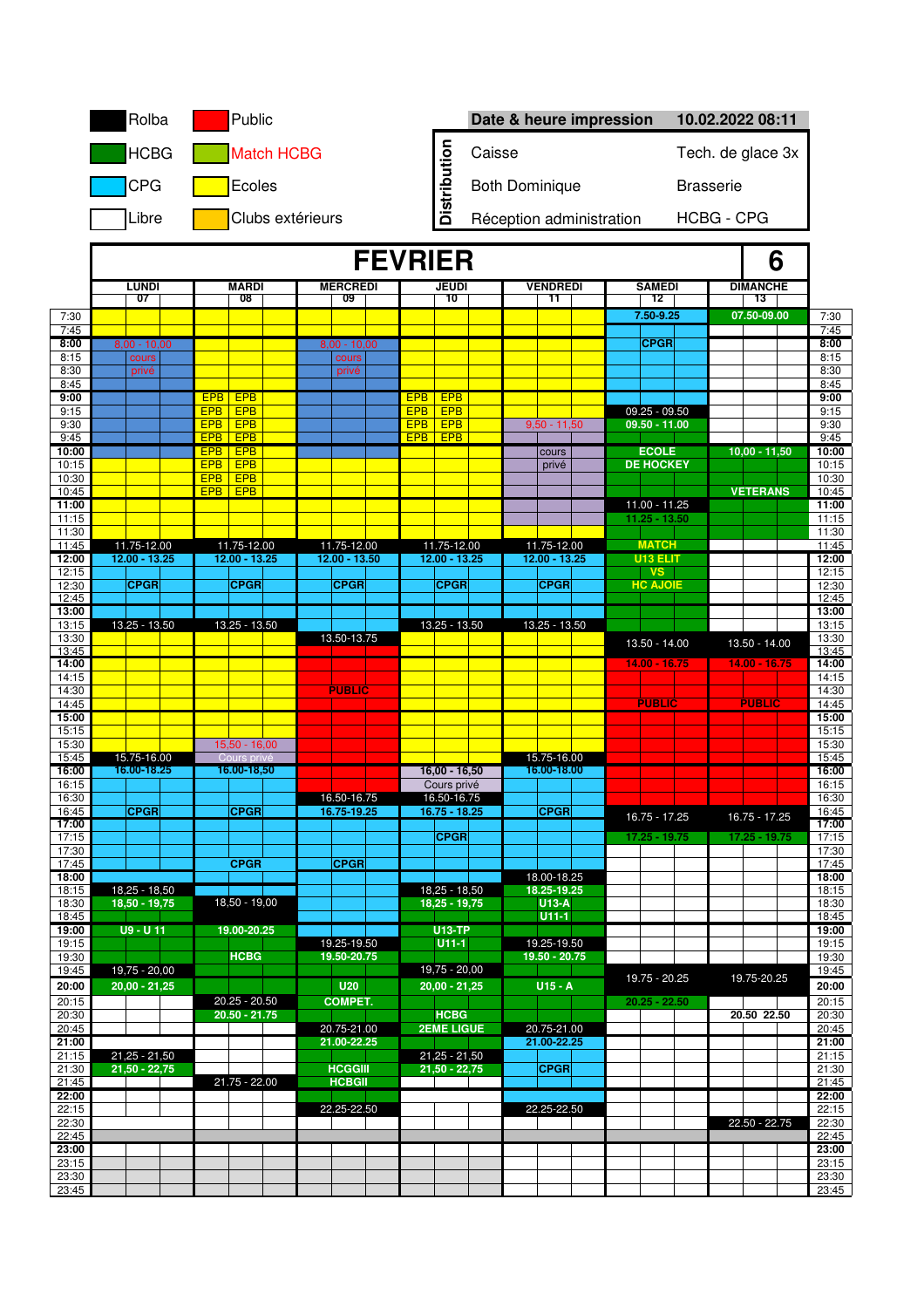| po             |                            | Rolba                              |  |             | Public                         |                                                  |  |                                |  |                |                                               |                                           |                                                  |                                |  | Date & heure impression |                                 |  | 10.02.2022 08:11                   |   |                |
|----------------|----------------------------|------------------------------------|--|-------------|--------------------------------|--------------------------------------------------|--|--------------------------------|--|----------------|-----------------------------------------------|-------------------------------------------|--------------------------------------------------|--------------------------------|--|-------------------------|---------------------------------|--|------------------------------------|---|----------------|
|                |                            | <b>HCBG</b><br><b>Match HCBG</b>   |  |             |                                |                                                  |  |                                |  |                |                                               | Caisse<br>Tech. de glace 3x               |                                                  |                                |  |                         |                                 |  |                                    |   |                |
|                |                            | <b>CPG</b>                         |  |             | Ecoles                         |                                                  |  |                                |  |                | Distribution                                  | <b>Both Dominique</b><br><b>Brasserie</b> |                                                  |                                |  |                         |                                 |  |                                    |   |                |
|                | Libre<br>Clubs extérieurs  |                                    |  |             |                                |                                                  |  |                                |  |                | <b>HCBG - CPG</b><br>Réception administration |                                           |                                                  |                                |  |                         |                                 |  |                                    |   |                |
|                |                            |                                    |  |             |                                |                                                  |  |                                |  | <b>FEVRIER</b> |                                               |                                           |                                                  |                                |  |                         |                                 |  |                                    | 7 |                |
|                |                            | LUNDI                              |  |             | <b>MARDI</b>                   |                                                  |  | <b>MERCREDI</b>                |  |                | <b>JEUDI</b>                                  |                                           |                                                  | <b>VENDREDI</b>                |  |                         | <b>SAMEDI</b>                   |  | <b>DIMANCHE</b>                    |   |                |
|                |                            | 14                                 |  |             | 15                             |                                                  |  | 16                             |  |                | 17                                            |                                           |                                                  | 18                             |  |                         | 19                              |  | 20                                 |   |                |
| 7:30<br>7:45   |                            |                                    |  |             |                                |                                                  |  |                                |  |                |                                               |                                           |                                                  |                                |  |                         | $7.75 - 9.25$                   |  |                                    |   | 7:30<br>7:45   |
| 8:00           |                            |                                    |  |             |                                |                                                  |  |                                |  |                |                                               |                                           |                                                  |                                |  |                         |                                 |  |                                    |   | 8:00           |
| 8:15<br>8:30   | <b>GRUY</b>                |                                    |  | <b>GRUY</b> | CS                             | CS                                               |  |                                |  |                |                                               |                                           | CS                                               |                                |  |                         | <b>ECOLE HOCKEY</b><br>U9-U11-2 |  | $8,50 - 10,00$                     |   | 8:15<br>8:30   |
| 8:45           | <b>GRUY</b>                |                                    |  | GRUY        | $\overline{\text{CS}}$         | $\overline{\text{CS}}$                           |  |                                |  |                |                                               |                                           | $\overline{\text{CS}}$                           |                                |  |                         |                                 |  |                                    |   | 8:45           |
| 9:00           | <b>GRUY</b>                |                                    |  | <b>GRUY</b> | CS                             | $\overline{\text{CS}}$                           |  |                                |  |                |                                               |                                           | $\overline{\text{CS}}$                           |                                |  |                         |                                 |  | <b>VETERANS</b>                    |   | 9:00           |
| 9:15           | <b>GRUY</b>                |                                    |  | <b>GRUY</b> | CS                             | $\overline{\text{CS}}$                           |  |                                |  |                |                                               |                                           | $\overline{\text{CS}}$                           |                                |  |                         | $09.25 - 09.50$                 |  |                                    |   | 9:15           |
| 9:30<br>9:45   | <b>GRUY</b><br><b>GRUY</b> |                                    |  |             | $\overline{\text{CS}}$<br>CS   | $\overline{\text{CS}}$<br>$\overline{\text{CS}}$ |  |                                |  |                |                                               |                                           | $\overline{\text{CS}}$<br>$\overline{\text{CS}}$ |                                |  |                         | $09.50 - 11.00$                 |  |                                    |   | 9:30<br>9:45   |
| 10:00          | <b>GRUY</b>                |                                    |  |             | <b>GUM GUM</b>                 |                                                  |  |                                |  |                |                                               |                                           |                                                  |                                |  |                         |                                 |  |                                    |   | 10:00          |
| 10:15          | <b>GRUY</b>                |                                    |  | <b>GUM</b>  | <b>GUM</b>                     |                                                  |  |                                |  |                |                                               |                                           | CS                                               |                                |  |                         | <b>CPGR</b>                     |  |                                    |   | 10:15          |
| 10:30          | <b>GRUY</b><br><b>GRUY</b> |                                    |  | <b>GUM</b>  | <b>GUM</b>                     |                                                  |  |                                |  |                |                                               |                                           | $\overline{\text{CS}}$                           |                                |  |                         |                                 |  |                                    |   | 10:30          |
| 10:45<br>11:00 | <b>GRUY</b>                |                                    |  |             | <b>GUM GUM</b>                 |                                                  |  |                                |  |                |                                               |                                           | CS<br>$\overline{\text{CS}}$                     |                                |  |                         | 11.00 - 11.25                   |  | 11.00 - 11.25                      |   | 10:45<br>11:00 |
| 11:15          | <b>GRUY</b>                |                                    |  |             |                                |                                                  |  |                                |  |                |                                               |                                           | $\overline{\text{CS}}$                           |                                |  |                         | $11.25 - 13.50$                 |  | $11.25 - 13.50$                    |   | 11:15          |
| 11:30          | GRUY                       |                                    |  |             |                                |                                                  |  |                                |  |                |                                               |                                           | $\overline{\text{CS}}$                           |                                |  |                         |                                 |  |                                    |   | 11:30          |
| 11:45<br>12:00 |                            | 11.75-12.00<br>$12.00 - 13.25$     |  |             | 11.75-12.00<br>$12.00 - 13.25$ |                                                  |  | 11.75-12.00<br>$12.00 - 13.50$ |  |                | 11.75-12.00<br>$12.00 - 13.25$                |                                           |                                                  | 11.75-12.00<br>$12.00 - 13.25$ |  |                         | <b>MATCH</b><br><b>GRIFFONS</b> |  | <b>MATCH</b><br><b>GRIFFONS</b>    |   | 11:45<br>12:00 |
| 12:15          |                            |                                    |  |             |                                |                                                  |  |                                |  |                |                                               |                                           |                                                  |                                |  |                         | <b>U13 TOP</b>                  |  | <b>U15 A</b>                       |   | 12:15          |
| 12:30          |                            | <b>CPGR</b>                        |  |             | <b>CPGR</b>                    |                                                  |  | <b>CPGR</b>                    |  |                | <b>CPGR</b>                                   |                                           |                                                  | <b>CPGR</b>                    |  |                         | <b>VS</b>                       |  | <b>VS</b>                          |   | 12:30          |
| 12:45          |                            |                                    |  |             |                                |                                                  |  |                                |  |                |                                               |                                           |                                                  |                                |  |                         | <b>EHC VISP</b><br><b>LIONS</b> |  | <b>HC</b><br><b>VALLEE DE JOUX</b> |   | 12:45          |
| 13:00<br>13:15 |                            | 13.25 - 13.50                      |  |             | 13.25 - 13.50                  |                                                  |  |                                |  |                | 13.25 - 13.50                                 |                                           |                                                  | 13.25 - 13.50                  |  |                         |                                 |  |                                    |   | 13:00<br>13:15 |
| 13:30          |                            |                                    |  |             |                                |                                                  |  | 13.50-13.75                    |  |                |                                               |                                           |                                                  |                                |  |                         | 13.50 - 14.00                   |  | 13.50 - 14.00                      |   | 13:30          |
| 13:45          |                            |                                    |  |             |                                |                                                  |  |                                |  |                |                                               |                                           |                                                  |                                |  |                         |                                 |  |                                    |   | 13:45          |
| 14:00<br>14:15 |                            |                                    |  |             | <b>SORE SORE</b><br>SORE SORE  |                                                  |  |                                |  |                |                                               |                                           |                                                  |                                |  |                         | $14.00 - 16.75$                 |  | $14.00 - 16.75$                    |   | 14:00<br>14:15 |
| 14:30          |                            |                                    |  |             | SORE SORE                      |                                                  |  | <b>PUBLIC</b>                  |  |                |                                               |                                           |                                                  |                                |  |                         |                                 |  |                                    |   | 14:30          |
| 14:45          |                            |                                    |  |             | <b>SORE</b> SORE               |                                                  |  |                                |  |                |                                               |                                           |                                                  |                                |  |                         | <b>PUBLIC</b>                   |  | <b>PUBLIC</b>                      |   | 14:45          |
| 15:00<br>15:15 |                            |                                    |  |             |                                |                                                  |  |                                |  |                |                                               |                                           |                                                  |                                |  |                         |                                 |  |                                    |   | 15:00          |
| 15:30          |                            |                                    |  |             |                                |                                                  |  |                                |  |                |                                               |                                           |                                                  |                                |  |                         |                                 |  |                                    |   | 15:15<br>15:30 |
| 15:45          |                            | 15.75-16.00                        |  |             | 15.75-16.00                    |                                                  |  |                                |  |                |                                               |                                           |                                                  | 15.75-16.00                    |  |                         |                                 |  |                                    |   | 15:45          |
| 16:00          |                            | 16.00-18.25                        |  |             | 16.00-18,50                    |                                                  |  |                                |  |                |                                               |                                           |                                                  | 16.00-18.00                    |  |                         |                                 |  |                                    |   | 16:00          |
| 16:15<br>16:30 |                            |                                    |  |             |                                |                                                  |  | 16.50-16.75                    |  |                | 16.50-16.75                                   |                                           |                                                  |                                |  |                         |                                 |  |                                    |   | 16:15<br>16:30 |
| 16:45          |                            | <b>CPGR</b>                        |  |             | <b>CPGR</b>                    |                                                  |  | 16.75-19.25                    |  |                | $16.75 - 18.25$                               |                                           |                                                  | <b>CPGR</b>                    |  |                         |                                 |  |                                    |   | 16:45          |
| 17:00          |                            |                                    |  |             |                                |                                                  |  |                                |  |                |                                               |                                           |                                                  |                                |  |                         | 16.75 - 17.25                   |  | 16.75 - 17.25                      |   | 17:00          |
| 17:15          |                            |                                    |  |             |                                |                                                  |  |                                |  |                | <b>CPGR</b>                                   |                                           |                                                  |                                |  |                         | $17.25 - 19.75$                 |  | 17.25 - 19.75                      |   | 17:15          |
| 17:30<br>17:45 |                            |                                    |  |             | <b>CPGR</b>                    |                                                  |  | <b>CPGR</b>                    |  |                |                                               |                                           |                                                  |                                |  |                         | <b>MATCH</b>                    |  | <b>MATCH</b>                       |   | 17:30<br>17:45 |
| 18:00          |                            |                                    |  |             |                                |                                                  |  |                                |  |                |                                               |                                           |                                                  | 18.00-18.25                    |  |                         | $U15-A$                         |  | <b>HCBG1</b>                       |   | 18:00          |
| 18:15          |                            | $18,25 - 18,50$                    |  |             |                                |                                                  |  |                                |  |                | $18,25 - 18,50$                               |                                           |                                                  | 18.25-19.25                    |  |                         | <b>VS</b>                       |  | <b>U20 A</b>                       |   | 18:15          |
| 18:30<br>18:45 |                            | 18,50 - 19,75                      |  |             | 18,50 - 19,00                  |                                                  |  |                                |  |                | 18.25 - 19.75                                 |                                           |                                                  | $U13-A$<br>$U11-1$             |  |                         | <b>HC TRAMELAN</b>              |  | <b>VS</b><br><b>HC TROIS</b>       |   | 18:30<br>18:45 |
| 19:00          |                            | $U9 - U11$                         |  |             | 19.00-20.25                    |                                                  |  |                                |  |                | <b>U13-TP</b>                                 |                                           |                                                  |                                |  |                         |                                 |  | <b>CHENES</b>                      |   | 19:00          |
| 19:15          |                            |                                    |  |             |                                |                                                  |  | 19.25-19.50                    |  |                | $U11-1$                                       |                                           |                                                  | 19.25-19.50                    |  |                         |                                 |  |                                    |   | 19:15          |
| 19:30<br>19:45 |                            |                                    |  |             |                                |                                                  |  | 19.50-20.75                    |  |                | $19,75 - 20,00$                               |                                           |                                                  | 19.50 - 20.75                  |  |                         |                                 |  |                                    |   | 19:30<br>19:45 |
| 20:00          |                            | 19,75 - 20,00<br>$20,00 - 21,25$   |  |             |                                |                                                  |  | U20                            |  |                | $20,00 - 21,25$                               |                                           |                                                  | $U15 - A$                      |  |                         | 19.75 - 20.25                   |  | 19.75-20.25                        |   | 20:00          |
| 20:15          |                            |                                    |  |             | $20.25 - 20.50$                |                                                  |  | <b>COMPET.</b>                 |  |                |                                               |                                           |                                                  |                                |  |                         | $20.25 - 22.50$                 |  |                                    |   | 20:15          |
| 20:30          |                            |                                    |  |             | $20.50 - 21.75$                |                                                  |  |                                |  |                | <b>HCBG</b>                                   |                                           |                                                  |                                |  |                         |                                 |  | 20.50 22.50                        |   | 20:30          |
| 20:45          |                            |                                    |  |             |                                |                                                  |  | 20.75-21.00                    |  |                | <b>2EME LIGUE</b>                             |                                           |                                                  | 20.75-21.00                    |  |                         |                                 |  |                                    |   | 20:45          |
| 21:00          |                            |                                    |  |             |                                |                                                  |  | 21.00-22.25                    |  |                |                                               |                                           |                                                  | 21.00-22.25                    |  |                         |                                 |  | <b>HC Power</b>                    |   | 21:00          |
| 21:15<br>21:30 |                            | $21,25 - 21,50$<br>$21,50 - 22,75$ |  |             |                                |                                                  |  | <b>HCGGIII</b>                 |  |                | $21,25 - 21,50$<br>$21,50 - 22,75$            |                                           |                                                  | <b>CPGR</b>                    |  |                         |                                 |  |                                    |   | 21:15<br>21:30 |
| 21:45          |                            |                                    |  |             | $21.75 - 22.00$                |                                                  |  | <b>HCBGII</b>                  |  |                |                                               |                                           |                                                  |                                |  |                         |                                 |  |                                    |   | 21:45          |
| 22:00          |                            |                                    |  |             |                                |                                                  |  |                                |  |                |                                               |                                           |                                                  |                                |  |                         |                                 |  |                                    |   | 22:00          |
| 22:15<br>22:30 |                            |                                    |  |             |                                |                                                  |  | 22.25-22.50                    |  |                |                                               |                                           |                                                  | 22.25-22.50                    |  |                         |                                 |  |                                    |   | 22:15          |
| 22:45          |                            |                                    |  |             |                                |                                                  |  |                                |  |                |                                               |                                           |                                                  |                                |  |                         |                                 |  | 22.50 - 22.75                      |   | 22:30<br>22:45 |
| 23:00          |                            |                                    |  |             |                                |                                                  |  |                                |  |                |                                               |                                           |                                                  |                                |  |                         |                                 |  |                                    |   | 23:00          |
| 23:15          |                            |                                    |  |             |                                |                                                  |  |                                |  |                |                                               |                                           |                                                  |                                |  |                         |                                 |  |                                    |   | 23:15          |
| 23:30<br>23:45 |                            |                                    |  |             |                                |                                                  |  |                                |  |                |                                               |                                           |                                                  |                                |  |                         |                                 |  |                                    |   | 23:30<br>23:45 |
|                |                            |                                    |  |             |                                |                                                  |  |                                |  |                |                                               |                                           |                                                  |                                |  |                         |                                 |  |                                    |   |                |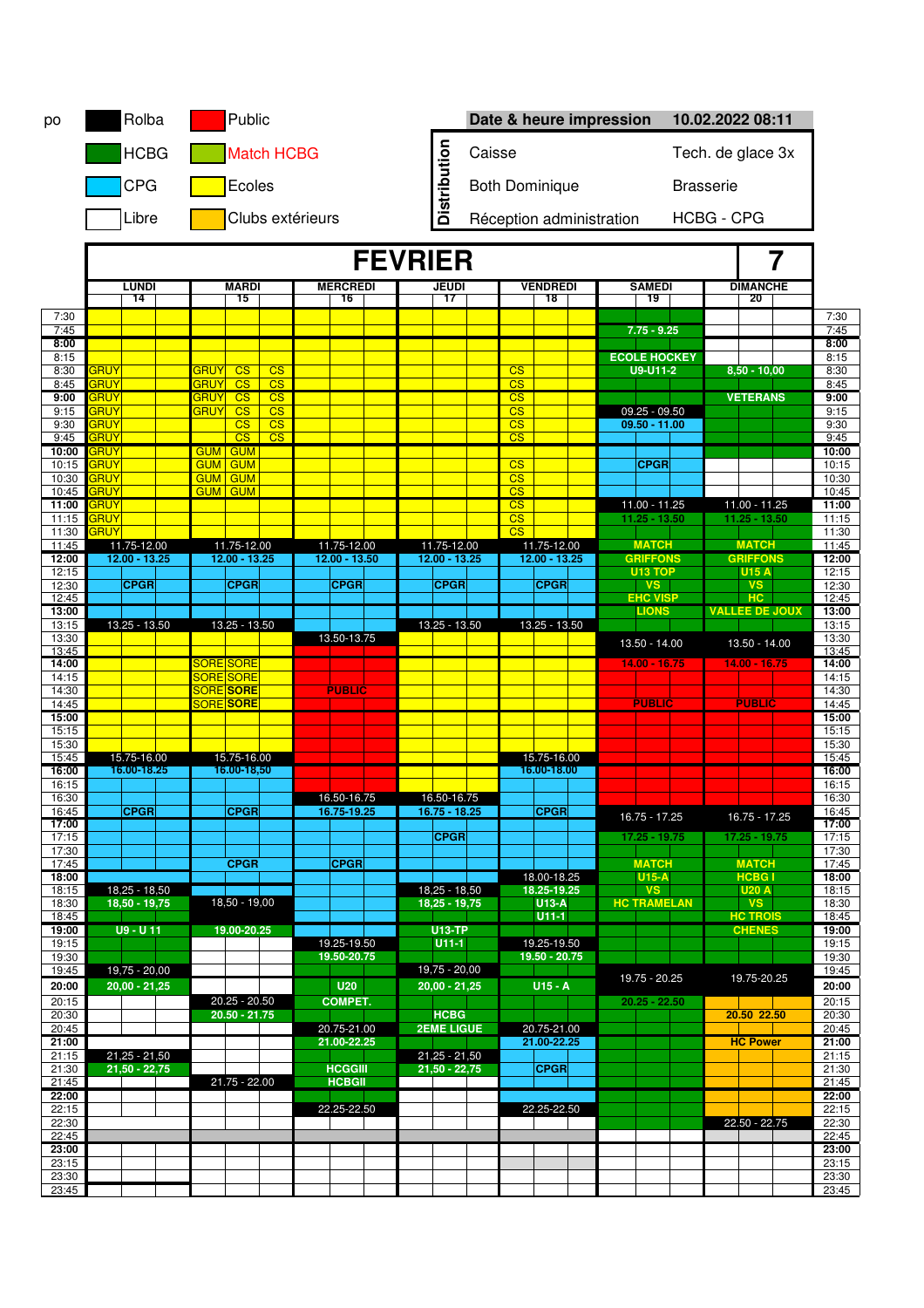|                |                          | Rolba                              |                          |                          | Public                         |                          |                          |                                |                          |                          |                                |                                    |                              |                                |                                    | Date & heure impression         |                   | 10.02.2022 08:11              |                |  |
|----------------|--------------------------|------------------------------------|--------------------------|--------------------------|--------------------------------|--------------------------|--------------------------|--------------------------------|--------------------------|--------------------------|--------------------------------|------------------------------------|------------------------------|--------------------------------|------------------------------------|---------------------------------|-------------------|-------------------------------|----------------|--|
|                |                          | <b>HCBG</b>                        |                          |                          |                                | <b>Match HCBG</b>        |                          |                                |                          |                          |                                | Caisse                             |                              |                                |                                    |                                 | Tech. de glace 3x |                               |                |  |
|                |                          | <b>CPG</b>                         |                          |                          | Ecoles                         |                          |                          |                                |                          |                          | Distribution                   | <b>Both Dominique</b>              |                              |                                |                                    |                                 |                   | <b>Brasserie</b>              |                |  |
|                |                          | Libre                              |                          |                          |                                |                          | Clubs extérieurs         |                                |                          |                          |                                |                                    |                              | Réception administration       |                                    |                                 |                   | <b>HCBG - CPG</b>             |                |  |
|                |                          |                                    |                          |                          |                                |                          |                          |                                |                          |                          | <b>FEVRIER - MARS</b><br>8     |                                    |                              |                                |                                    |                                 |                   |                               |                |  |
|                |                          | <b>LUNDI</b>                       |                          |                          | <b>MARDI</b>                   |                          |                          | <b>MERCREDI</b>                |                          |                          | <b>JEUDI</b>                   |                                    |                              | <b>VENDREDI</b>                |                                    | <b>SAMEDI</b>                   |                   | <b>DIMANCHE</b>               |                |  |
| 7:30           |                          | 21                                 |                          |                          | 22                             |                          |                          | 23                             |                          |                          | 24                             |                                    |                              | 25                             |                                    | 26<br>$7.50 - 9.25$             |                   | 27                            | 7:30           |  |
| 7:45           |                          |                                    |                          |                          |                                |                          |                          |                                |                          |                          |                                |                                    |                              |                                |                                    | <b>CPGR</b>                     |                   |                               | 7:45           |  |
| 8:00<br>8:15   | <b>EPB</b><br><b>EPB</b> | <b>EPB</b><br><b>EPB</b>           | <b>EPB</b><br><b>EPB</b> | <b>EPB</b><br><b>EPB</b> | <b>EPB</b><br><b>EPB</b>       | <b>EPB</b><br>EPB        | <b>EPB</b><br><b>EPB</b> | <b>EPB</b><br><b>EPB</b>       | <b>EPB</b><br><b>EPB</b> | <b>EPB</b><br><b>EPB</b> | EPB<br><b>EPB</b>              | <b>EPB</b><br><b>EPB</b>           |                              | <b>EPB</b><br><b>EPB</b>       | <b>EPB</b><br>EPB                  |                                 |                   |                               | 8:00<br>8:15   |  |
| 8:30           |                          | EPB   EPB                          | <b>EPB</b>               | <b>EPB</b>               | EPB                            | <b>EPB</b>               | EPB                      | <b>EPB</b>                     | <b>EPB</b>               | <b>EPB</b>               | <b>EPB</b>                     | <b>EPB</b>                         | $\overline{\text{CS}}$       | <b>EPB</b>                     | <b>EPB</b>                         |                                 |                   | $8,50 - 10,00$                | 8:30           |  |
| 8:45<br>9:00   | <b>EPB</b>               | <b>EPB</b><br>EPB   EPB            | <b>EPB</b><br><b>EPB</b> | <b>EPB</b><br><b>EPB</b> | <b>EPB</b><br><b>EPB</b>       | <b>EPB</b><br><b>EPB</b> | EPB<br><b>EPB</b>        | <b>EPB</b>                     | <b>EPB</b><br><b>EPB</b> | <b>EPB</b><br><b>EPB</b> | <b>EPB</b><br><b>EPB</b>       | <b>EPB</b><br><b>EPB</b>           | CS<br>CS                     | <b>EPB</b><br><b>EPB</b>       | <b>EPB</b><br><b>EPB</b>           |                                 |                   | <b>VETERANS</b>               | 8:45<br>9:00   |  |
| 9:15           | <b>EPB</b>               | <b>EPB</b>                         | <b>EPB</b>               | <b>EPB</b>               | <b>EPB</b>                     | <b>EPB</b>               | <b>EPB</b>               | <b>EPB</b><br><b>EPB</b>       | <b>EPB</b>               | <b>EPB</b>               | <b>EPB</b>                     | EPB                                | $\overline{\text{CS}}$       | <b>EPB</b>                     | <b>EPB</b>                         | $09.25 - 09.50$                 |                   |                               | 9:15           |  |
| 9:30           | <b>EPB</b>               | <b>EPB</b>                         | <b>EPB</b>               | <b>EPB</b>               | <b>EPB</b>                     | <b>EPB</b>               | <b>EPB</b>               | EPB                            | <b>EPB</b>               | <b>EPB</b>               | <b>EPB</b>                     | EPB                                | $\overline{\text{CS}}$       | <b>EPB</b>                     | <b>EPB</b>                         | $09.50 - 11.00$                 |                   |                               | 9:30           |  |
| 9:45<br>10:00  | <b>EPB</b>               | EPB                                | <b>EPB</b>               | <b>EPB</b>               | <b>EPB</b>                     | <b>EPB</b>               | EPB <sup>1</sup>         | <b>EPB</b>                     | <b>EPB</b>               | <b>EPB</b>               | <b>EPB</b>                     | <b>EPB</b>                         | $\overline{\text{CS}}$       | <b>EPB</b>                     | <b>EPB</b>                         | <b>ECOLE</b>                    |                   |                               | 9:45<br>10:00  |  |
| 10:15          | <b>EPB</b>               | <b>EPB</b>                         | <b>EPB</b>               | <b>EPB</b>               | <b>EPB</b>                     | EPB                      | <b>EPB</b>               | <b>EPB</b>                     | <b>EPB</b>               | <b>EPB</b>               | <b>EPB</b>                     | <b>EPB</b>                         | $\overline{\text{CS}}$       | <b>EPB</b>                     | <b>EPB</b>                         | <b>DE HOCKEY</b>                |                   |                               | 10:15          |  |
| 10:30          | <b>EPB</b>               | <b>EPB</b>                         | <b>EPB</b>               | <b>EPB</b>               | <b>EPB</b>                     | <b>EPB</b>               | <b>EPB</b>               | <b>EPB</b>                     | <b>EPB</b>               | <b>EPB</b>               | <b>EPB</b>                     | <b>EPB</b>                         | $\overline{\text{CS}}$       | <b>EPB</b>                     | <b>EPB</b>                         |                                 |                   |                               | 10:30          |  |
| 10:45<br>11:00 | <b>EPB</b><br><b>EPB</b> | <b>EPB</b><br><b>EPB</b>           | <b>EPB</b><br><b>EPB</b> | <b>EPB</b><br><b>EPB</b> | <b>EPB</b><br><b>EPB</b>       | <b>EPB</b><br><b>EPB</b> | <b>EPB</b><br><b>EPB</b> | <b>EPB</b><br><b>EPB</b>       | <b>EPB</b><br><b>EPB</b> | <b>EPB</b><br><b>EPB</b> | <b>EPB</b><br><b>EPB</b>       | <b>EPB</b><br><b>EPB</b>           | CS<br>$\overline{\text{CS}}$ | <b>EPB</b><br><b>EPB</b>       | <b>EPB</b><br><b>EPB</b>           | $11.00 - 11.25$                 |                   | 11.00 - 11.25                 | 10:45<br>11:00 |  |
| 11:15          |                          |                                    |                          |                          |                                |                          |                          |                                |                          |                          |                                |                                    | $\overline{\text{CS}}$       |                                |                                    | 11.25 - 13.50                   |                   | 11.25 - 13.50                 | 11:15          |  |
| 11:30          |                          |                                    |                          |                          |                                |                          |                          |                                |                          |                          |                                |                                    | $\overline{\text{CS}}$       |                                |                                    |                                 |                   |                               | 11:30          |  |
| 11:45<br>12:00 |                          | 11.75-12.00<br>$12.00 - 13.25$     |                          |                          | 11.75-12.00<br>$12.00 - 13.25$ |                          |                          | 11.75-12.00<br>$12.00 - 13.50$ |                          |                          | 11.75-12.00<br>12.00 - 13.25   |                                    |                              | 11.75-12.00<br>$12.00 - 13.25$ |                                    | <b>MATCH</b><br><b>GRIFFONS</b> |                   |                               | 11:45<br>12:00 |  |
| 12:15          |                          |                                    |                          |                          |                                |                          |                          |                                |                          |                          |                                |                                    |                              |                                |                                    | <b>U13 ELITE</b>                |                   |                               | 12:15          |  |
| 12:30<br>12:45 |                          | <b>CPGR</b>                        |                          |                          | <b>CPGR</b>                    |                          |                          | <b>CPGR</b>                    |                          |                          | <b>CPGR</b>                    |                                    |                              | CPGR                           |                                    | <b>VS</b><br><b>HC VALAIS</b>   |                   |                               | 12:30<br>12:45 |  |
| 13:00          |                          |                                    |                          |                          |                                |                          |                          |                                |                          |                          |                                |                                    |                              |                                |                                    | <b>FUTUR</b>                    |                   |                               | 13:00          |  |
| 13:15          |                          | 13.25 - 13.50                      |                          |                          | 13.25 - 13.50                  |                          |                          |                                |                          |                          | 13.25 - 13.50                  |                                    |                              | 13.25 - 13.50                  |                                    |                                 |                   |                               | 13:15          |  |
| 13:30<br>13:45 |                          | EPB   EPB                          | <b>EPB</b>               | <b>COT</b><br><b>COT</b> | <b>EPB</b>                     | <b>EPB</b>               |                          | 13.50-13.75                    |                          | <b>COT</b><br>COT        | <b>COB</b><br>COB              |                                    |                              | COT COB<br>COT COB             |                                    | 13.50 - 14.00                   |                   | 13.50 - 14.00                 | 13:30<br>13:45 |  |
| 14:00          | <b>EPB</b>               | <b>EPB</b>                         | <b>EPB</b>               | <b>COT</b>               | <b>EPB</b>                     | <b>EPB</b>               |                          |                                |                          | <b>COT</b>               | <b>COB GRUY</b>                |                                    | <b>COT</b>                   |                                | <b>COB GRUY</b>                    | $14.00 - 16.75$                 |                   | $14.00 - 16.75$               | 14:00          |  |
| 14:15          | <b>EPB</b>               | <b>EPB</b>                         | <b>EPB</b>               | <b>COT</b>               | <b>EPB</b>                     | <b>EPB</b>               |                          |                                |                          | <b>COT</b>               | <b>COB</b>                     | <b>GRU</b>                         | <b>COT</b>                   | <b>COB</b>                     | <b>GRUY</b>                        |                                 |                   |                               | 14:15          |  |
| 14:30<br>14:45 | <b>EPB</b>               | <b>EPB</b>                         | <b>EPB</b>               | <b>COT</b><br><b>COT</b> | <b>EPB</b>                     | <b>EPB</b>               |                          | <b>PUBLIC</b>                  |                          | <b>COT</b><br><b>COT</b> |                                | <b>COB</b> GRUY<br><b>COB GRUY</b> | <b>COT</b><br><b>COT</b>     |                                | <b>COB GRUY</b><br><b>COB GRUY</b> | <b>PUBLIC</b>                   |                   | <b>PUBLIC</b>                 | 14:30<br>14:45 |  |
| 15:00          |                          |                                    |                          | <b>COT</b>               |                                |                          |                          |                                |                          | <b>COT</b>               | <b>COB</b>                     |                                    | <b>COT</b>                   | COB                            |                                    |                                 |                   |                               | 15:00          |  |
| 15:15<br>15:30 |                          |                                    |                          | <b>COT</b>               |                                |                          |                          |                                |                          | <b>COT</b><br><b>EPB</b> | <b>COB</b><br><b>EPB</b>       | <b>EPB</b>                         | COT                          | COB                            |                                    |                                 |                   |                               | 15:15<br>15:30 |  |
| 15:45          |                          | 15.75-16.00                        |                          |                          | 15.75-16.00                    |                          |                          |                                |                          | <b>EPB</b>               | <b>EPB</b>                     | <b>EPB</b>                         |                              | 15.75-16.00                    |                                    |                                 |                   |                               | 15:45          |  |
| 16:00          |                          | 16.00-18.00                        |                          |                          | 16.00-18,50                    |                          |                          |                                |                          | <b>EPB</b>               | <b>EPB</b>                     | <b>EPB</b>                         |                              | 16.00-18.00                    |                                    |                                 |                   |                               | 16:00          |  |
| 16:15          |                          |                                    |                          |                          |                                |                          |                          |                                |                          | <b>EPB</b>               | <b>EPB</b>                     | <b>EPB</b>                         |                              |                                |                                    |                                 |                   |                               | 16:15          |  |
| 16:30<br>16:45 |                          | <b>CPGR</b>                        |                          |                          | <b>CPGR</b>                    |                          |                          | $16,50 - 16,75$<br>16.75-19.25 |                          |                          | 16.50-16.75<br>$16.75 - 18.25$ |                                    |                              | <b>CPGR</b>                    |                                    |                                 |                   |                               | 16:30<br>16:45 |  |
| 17:00          |                          |                                    |                          |                          |                                |                          |                          |                                |                          |                          |                                |                                    |                              |                                |                                    | 16.75 - 17.25                   |                   | 16.75 - 17.25                 | 17:00          |  |
| 17:15          |                          |                                    |                          |                          |                                |                          |                          |                                |                          |                          | <b>CPGR</b>                    |                                    |                              |                                |                                    | 17.25 - 19.75                   |                   | $17.25 - 19.75$               | 17:15          |  |
| 17:30<br>17:45 |                          |                                    |                          |                          | <b>CPGR</b>                    |                          |                          | <b>CPGR</b>                    |                          |                          |                                |                                    |                              |                                |                                    |                                 |                   | <b>MATCH</b>                  | 17:30<br>17:45 |  |
| 18:00          |                          | 18,00-18,25                        |                          |                          |                                |                          |                          |                                |                          |                          |                                |                                    |                              | 18.00-18.25                    |                                    |                                 |                   | <b>HCBG1</b>                  | 18:00          |  |
| 18:15          |                          | 18.25 - 19.50                      |                          |                          |                                |                          |                          |                                |                          |                          | 18,25 - 18,50                  |                                    |                              | 18.25-19.25<br><b>U13-A</b>    |                                    |                                 |                   | <b>U20 A</b>                  | 18:15          |  |
| 18:30<br>18:45 |                          |                                    |                          |                          | $18,50 - 19,00$                |                          |                          |                                |                          |                          | $18,25 - 19,75$                |                                    |                              | $U11-1$                        |                                    |                                 |                   | <b>VS</b><br><b>MCHC MOJU</b> | 18:30<br>18:45 |  |
| 19:00          |                          | $U9 - U11$                         |                          |                          | 19.00-20.25                    |                          |                          |                                |                          |                          | <b>U13-TP</b>                  |                                    |                              |                                |                                    |                                 |                   |                               | 19:00          |  |
| 19:15          |                          |                                    |                          |                          |                                |                          |                          | 19.25-19.50                    |                          |                          | $U11-1$                        |                                    |                              | 19.25-19.50                    |                                    |                                 |                   |                               | 19:15          |  |
| 19:30<br>19:45 |                          | $19,50 - 19,75$<br>$19,75 - 21,00$ |                          |                          |                                |                          |                          |                                |                          |                          | $19,75 - 20,00$                |                                    |                              | 19.50 - 20.75                  |                                    |                                 |                   |                               | 19:30<br>19:45 |  |
| 20:00          |                          |                                    |                          |                          |                                |                          |                          | $20,00 - 22,50$                |                          |                          | $20.00 - 21.25$                |                                    |                              | $U15 - A$                      |                                    | 19.75 - 20.25                   |                   | 19.75-20.25                   | 20:00          |  |
| 20:15          |                          |                                    |                          |                          | $20.25 - 20.50$                |                          |                          | <b>MATCH</b>                   |                          |                          |                                |                                    |                              |                                |                                    | $20.25 - 22.50$                 |                   |                               | 20:15          |  |
| 20:30          |                          |                                    |                          |                          | $20.50 - 21.75$                |                          |                          | <b>U20A</b>                    |                          |                          | <b>HCBG</b>                    |                                    |                              |                                |                                    |                                 |                   | 20.50 22.50                   | 20:30          |  |
| 20:45<br>21:00 |                          | $21,00 - 22,50$                    |                          |                          |                                |                          |                          | VS.<br><b>CP MEYRIN</b>        |                          |                          | <b>2EME LIGUE</b>              |                                    |                              | 20.75-21.00<br>21.00-22.25     |                                    |                                 |                   | <b>HC Power</b>               | 20:45<br>21:00 |  |
| 21:15          |                          | $21,00 - 22,50$                    |                          |                          |                                |                          |                          |                                |                          |                          | $21,25 - 21,50$                |                                    |                              |                                |                                    |                                 |                   |                               | 21:15          |  |
| 21:30          |                          |                                    |                          |                          |                                |                          |                          |                                |                          |                          | $21,50 - 22,75$                |                                    |                              | <b>CPGR</b>                    |                                    |                                 |                   |                               | 21:30          |  |
| 21:45<br>22:00 |                          |                                    |                          |                          | $21.75 - 22.00$                |                          |                          |                                |                          |                          |                                |                                    |                              |                                |                                    |                                 |                   |                               | 21:45<br>22:00 |  |
| 22:15          |                          |                                    |                          |                          |                                |                          |                          |                                |                          |                          |                                |                                    |                              | 22.25-22.50                    |                                    |                                 |                   |                               | 22:15          |  |
| 22:30          |                          | $22,50 - 22,75$                    |                          |                          |                                |                          |                          |                                |                          |                          |                                |                                    |                              |                                |                                    |                                 |                   | $22.50 - 22.75$               | 22:30          |  |
| 22:45<br>23:00 |                          | $22,75 - 23,00$                    |                          |                          |                                |                          |                          |                                |                          |                          | $22,75 - 23,00$                |                                    |                              |                                |                                    |                                 |                   |                               | 22:45<br>23:00 |  |
| 23:15          |                          |                                    |                          |                          |                                |                          |                          |                                |                          |                          |                                |                                    |                              |                                |                                    | $23.25 - 23.50$                 |                   |                               | 23:15          |  |
| 23:30          |                          |                                    |                          |                          |                                |                          |                          |                                |                          |                          |                                |                                    |                              |                                |                                    |                                 |                   |                               | 23:30          |  |
| 23:45          |                          |                                    |                          |                          |                                |                          |                          |                                |                          |                          |                                |                                    |                              |                                |                                    |                                 |                   |                               | 23:45          |  |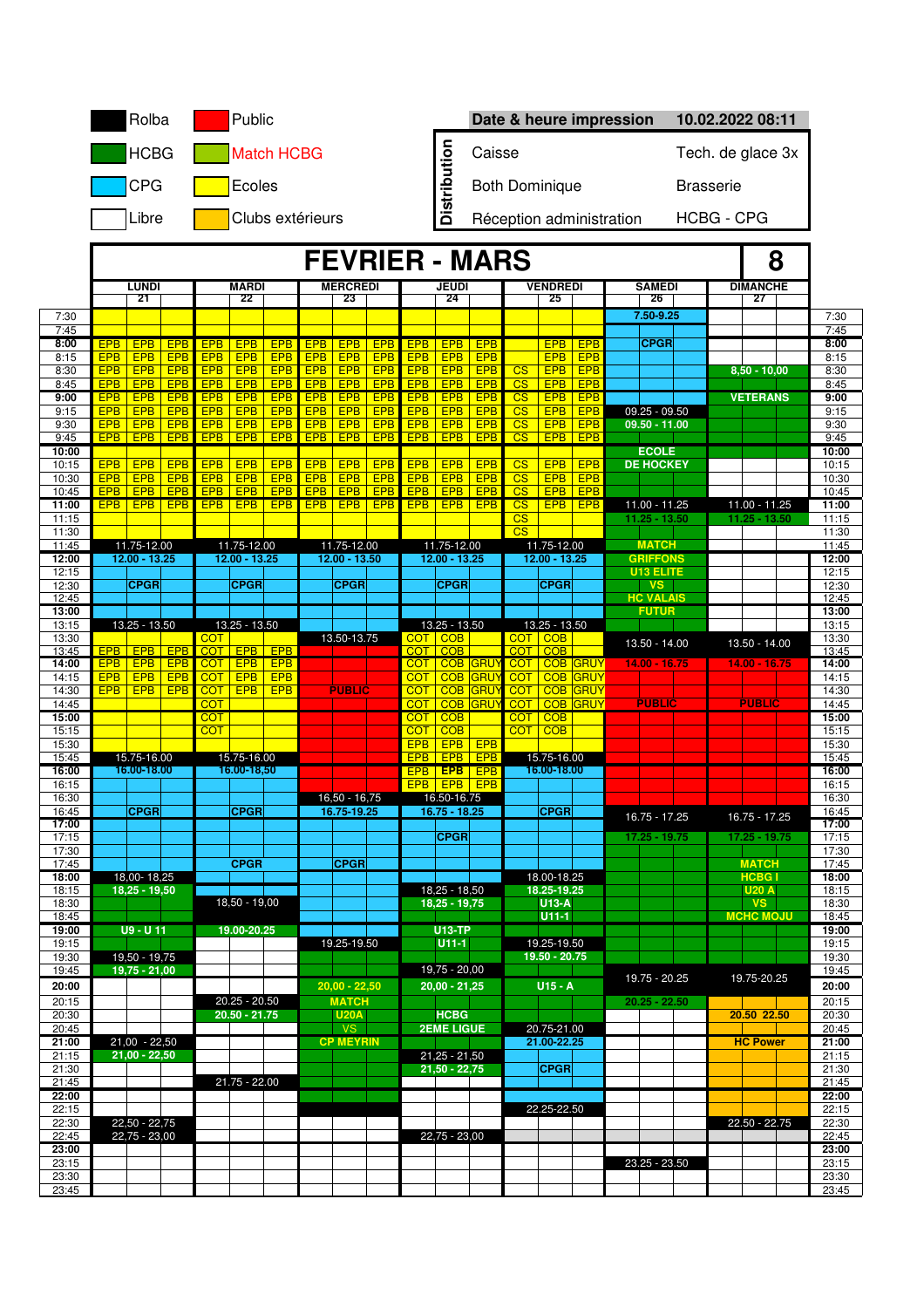|                | Rolba                              | Public                             |                                  |                                    | Date & heure impression        |                                    | 10.02.2022 08:11                |                |
|----------------|------------------------------------|------------------------------------|----------------------------------|------------------------------------|--------------------------------|------------------------------------|---------------------------------|----------------|
|                | <b>HCBG</b>                        | <b>Match HCBG</b>                  |                                  |                                    | Caisse                         |                                    | Tech. de glace 3x               |                |
|                | <b>CPG</b>                         | Ecoles                             |                                  | <b>Distribution</b>                | <b>Both Dominique</b>          |                                    | <b>Brasserie</b>                |                |
|                | Libre                              | Clubs extérieurs                   |                                  |                                    | Réception administration       |                                    | <b>HCBG - CPG</b>               |                |
|                |                                    |                                    | <b>FEVRIER - MARS</b>            |                                    |                                |                                    |                                 |                |
|                | LUNDI                              | <b>MARDI</b>                       | <b>MERCREDI</b>                  | <b>JEUDI</b>                       | <b>VENDREDI</b>                | <b>SAMEDI</b>                      | 9<br><b>DIMANCHE</b>            |                |
|                | 28                                 | 01                                 | 02<br><b>VACANCES SCOLAIRES</b>  | 03                                 | 04                             | 05<br>7.50-9.25                    | 06                              |                |
| 7:30<br>7:45   |                                    |                                    |                                  |                                    |                                |                                    |                                 | 7:30<br>7:45   |
| 8:00<br>8:15   |                                    |                                    |                                  |                                    |                                | <b>CPGR</b>                        |                                 | 8:00<br>8:15   |
| 8:30<br>8:45   |                                    |                                    |                                  |                                    |                                |                                    | $8,50 - 10,00$                  | 8:30<br>8:45   |
| 9:00           | $9.00 - 13.25$                     | $9.00 - 13.25$                     | $9.00 - 13.25$                   | $9.00 - 13.25$                     | $9.00 - 13.25$                 |                                    | <b>VETERANS</b>                 | 9:00           |
| 9:15<br>9:30   |                                    |                                    |                                  |                                    |                                | $09.25 - 09.50$<br>$09.50 - 11.00$ |                                 | 9:15<br>9:30   |
| 9:45           |                                    |                                    |                                  |                                    |                                | <b>ECOLE</b>                       |                                 | 9:45           |
| 10:00<br>10:15 | <b>CPGR</b>                        | <b>CPGR</b>                        | <b>CPGR</b>                      | <b>CPGR</b>                        | <b>CPGR</b>                    | <b>DE HOCKEY</b>                   |                                 | 10:00<br>10:15 |
| 10:30<br>10:45 |                                    |                                    |                                  |                                    |                                |                                    |                                 | 10:30<br>10:45 |
| 11:00          |                                    |                                    |                                  |                                    |                                | 11.00 - 11.25                      | 11.00 - 11.25                   | 11:00          |
| 11:15<br>11:30 |                                    |                                    |                                  |                                    |                                | $11.25 - 13.50$                    | 11.25 - 13.50                   | 11:15<br>11:30 |
| 11:45<br>12:00 | 11.75-12.00<br>$12.00 - 13.25$     | 11.75-12.00<br>$12.00 - 13.25$     | 11.75-12.00<br>$12.00 - 13.50$   | 11.75-12.00<br>$12.00 - 13.25$     | 11.75-12.00<br>$12.00 - 13.25$ | <b>MATCH</b><br><b>GRIFFONS</b>    | <b>MATCH</b><br><b>GRIFFONS</b> | 11:45<br>12:00 |
| 12:15          |                                    |                                    |                                  |                                    |                                | U13 ELIT                           | <b>U15 A</b>                    | 12:15          |
| 12:30<br>12:45 | <b>CPGR</b>                        | <b>CPGR</b>                        | <b>CPGR</b>                      | <b>CPGR</b>                        | <b>CPGR</b>                    | <b>VS</b><br><b>HC SIERRE</b>      | <b>VS</b><br><b>HC UNI</b>      | 12:30<br>12:45 |
| 13:00<br>13:15 | 13.25 - 13.50                      | 13.25 - 13.50                      |                                  | $13.25 - 13.50$                    | 13.25 - 13.50                  |                                    | <b>NEUCHATEL</b>                | 13:00<br>13:15 |
| 13:30          | 13.50 - 16.25                      | 13.50 - 16.25                      | 13.50-13.75                      | 13.50 - 16.50                      | 13.50 - 16.25                  | $13.50 - 14.00$                    | 13.50 - 14.00                   | 13:30          |
| 13:45<br>14:00 |                                    |                                    | $13.75 - 16.50$                  |                                    |                                | 14.00 - 16.75                      | $14.00 - 16.75$                 | 13:45<br>14:00 |
| 14:15<br>14:30 | <b>PUBLIC</b>                      | <b>PUBLIC</b>                      | <b>PUBLIC</b>                    | <b>PUBLIC</b>                      | <b>PUBLIC</b>                  |                                    |                                 | 14:15<br>14:30 |
| 14:45          |                                    |                                    |                                  |                                    |                                | <b>PUBLIC</b>                      | <b>PUBLIC</b>                   | 14:45          |
| 15:00<br>15:15 |                                    |                                    |                                  |                                    |                                |                                    |                                 | 15:00<br>15:15 |
| 15:30<br>15:45 |                                    |                                    |                                  |                                    |                                |                                    |                                 | 15:30<br>15:45 |
| 16:00          |                                    |                                    |                                  |                                    |                                |                                    |                                 | 16:00          |
| 16:15<br>16:30 | $16.25 - 16.50$<br>$16.50 - 18.00$ | 16.25 - 16.50<br>16.50 - 18,50     | $16,50 - 16,75$                  | 16.50-16.75                        | 16.25 - 16.50<br>16.50 - 18.00 |                                    |                                 | 16:15<br>16:30 |
| 16:45          |                                    | <b>CPGR</b>                        | 16.75-19.25                      | 16.75 - 1825<br><b>CPGR</b>        | <b>CPGR</b>                    | 16.75 - 17.25                      | 16.75 - 17.25                   | 16:45          |
| 17:00<br>17:15 |                                    |                                    |                                  |                                    |                                | $17.25 - 19.75$                    | $17.25 - 19.75$                 | 17:00<br>17:15 |
| 17:30<br>17:45 | <b>CPGR</b>                        | <b>CPGR</b>                        | <b>CPGR</b>                      |                                    |                                | <b>MATCH</b>                       |                                 | 17:30<br>17:45 |
| 18:00          | 18,00-18,25                        |                                    |                                  |                                    | 18.00-18.25                    | <b>GRIFFONS II</b>                 |                                 | 18:00          |
| 18:15<br>18:30 | $18,25 - 19,50$                    | $18,50 - 19,00$                    |                                  | $18,25 - 18,50$<br>$18,25 - 19,75$ | 18.25-19.25<br>$U13-A$         | <b>U15 A</b><br><b>VS</b>          |                                 | 18:15<br>18:30 |
| 18:45<br>19:00 | $U9 - U11$                         | 19.00-20.25                        |                                  | <b>U13-TP</b>                      | $U11-1$                        | HC.<br><b>DELEMONT</b>             |                                 | 18:45<br>19:00 |
| 19:15          |                                    |                                    | 19.25-19.50                      | $U11-1$                            | 19.25-19.50                    | <b>VALLEE</b>                      |                                 | 19:15          |
| 19:30<br>19:45 | $19,50 - 19,75$<br>$19,75 - 21,00$ |                                    | 19.50-20.75                      | $19,75 - 20,00$                    | 19.50 - 20.75                  |                                    |                                 | 19:30<br>19:45 |
| 20:00          |                                    |                                    | U20                              | $20,00 - 21,25$                    | $U15 - A$                      | 19.75 - 20.25                      | 19.75-20.25                     | 20:00          |
| 20:15<br>20:30 |                                    | $20.25 - 20.50$<br>$20.50 - 21.75$ | <b>COMPET.</b>                   | <b>HCBG</b>                        |                                | $20.25 - 22.50$                    | 20.50 22.50                     | 20:15<br>20:30 |
| 20:45          |                                    |                                    | 20.75-21.00                      | <b>2EME LIGUE</b>                  | 20.75-21.00                    | <b>MATCH</b><br><b>GRIFFONS I</b>  |                                 | 20:45          |
| 21:00<br>21:15 | $21,00 - 22,50$<br>$21,00 - 22,50$ |                                    | 21.00-22.25                      | $21,25 - 21,50$                    | 21.00-22.25                    | <b>U17 A</b>                       | <b>HC Power</b>                 | 21:00<br>21:15 |
| 21:30<br>21:45 |                                    | $21.75 - 22.00$                    | <b>HCBGIII</b><br><b>HCBGIII</b> | $21,50 - 22,75$                    | <b>CPGR</b>                    | <b>VS</b><br><b>HC GENEVE</b>      |                                 | 21:30<br>21:45 |
| 22:00          |                                    |                                    |                                  |                                    |                                | <b>SERVETTE</b>                    |                                 | 22:00          |
| 22:15<br>22:30 | $22,50 - 22,75$                    |                                    | 22.25-22.50                      |                                    | 22.25-22.50                    |                                    |                                 | 22:15<br>22:30 |
| 22:45<br>23:00 |                                    |                                    |                                  | $22,75 - 23,00$                    |                                |                                    |                                 | 22:45<br>23:00 |
| 23:15          |                                    |                                    |                                  |                                    |                                | 23.25 - 23.50                      |                                 | 23:15          |
| 23:30<br>23:45 |                                    |                                    |                                  |                                    |                                |                                    |                                 | 23:30<br>23:45 |
|                |                                    |                                    |                                  |                                    |                                |                                    |                                 |                |